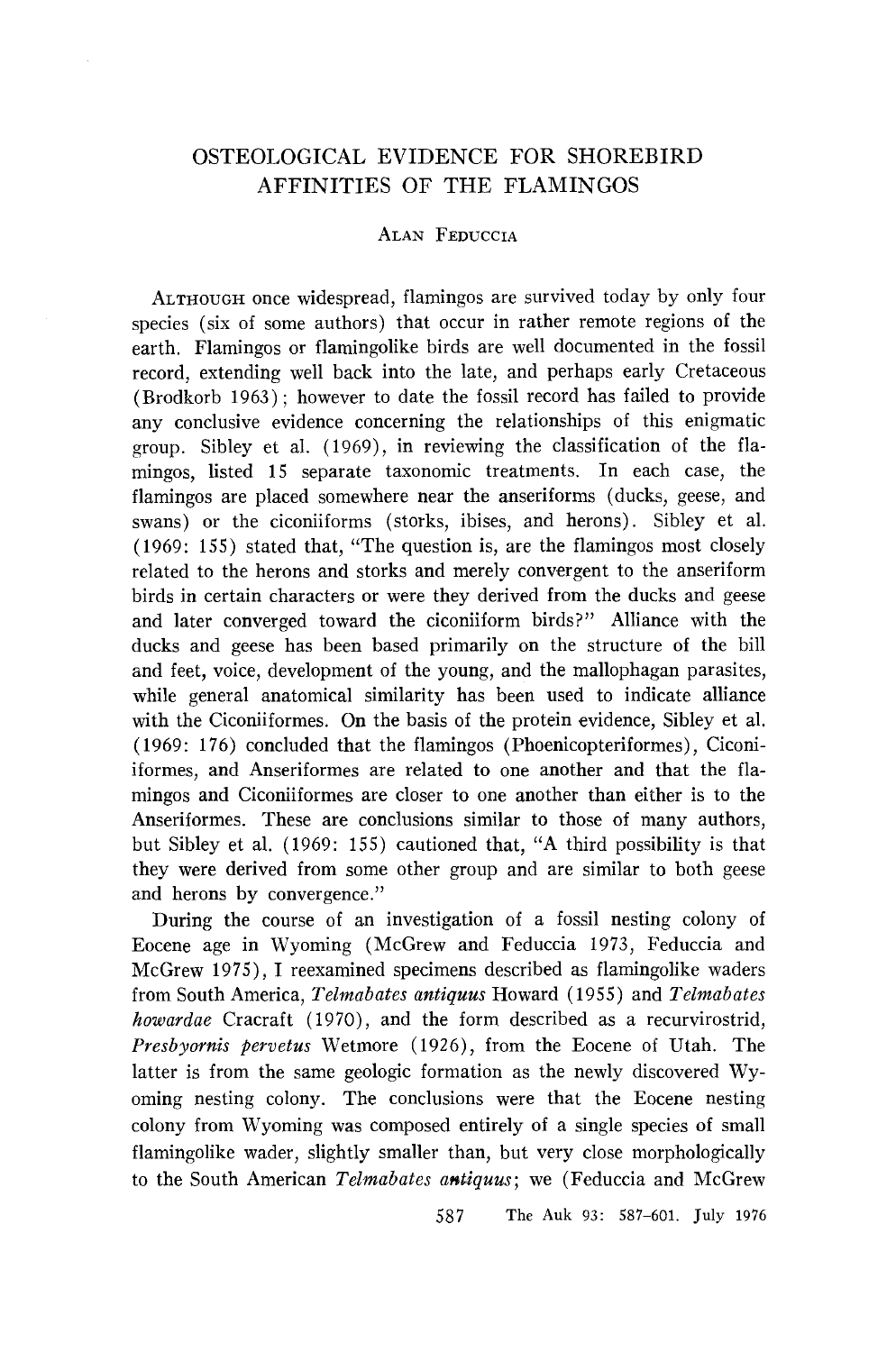**1975) recommended that the Green River fossil be considered conspecific (at least osteologically) with the small species, Telmabates howardae Cracraft, of the same locality as T. antiquus. We also discovered that several fossils described previously from the Green River Formation were the same as the new Green River wader; they included probably two auks (Nautilornis avus and N. proavitus, though the material is not very good for comparison and may be unassignable on its own merit), and a species of recurvirostrid, Presbyornis pervetus, described by Wetmore (1926) as representing a new family, Presbyornithidae. We recommended that it would be most appropriate to use the family name Presbyornithidae**  in place of Telmabatidae, and the name Presbyornis pervetus for the Green **River flamingo and the small form of Telmabates, T. howardae Cracraft.** 

**It was not surprising to discover that the two Green River auks were in reality not properly assigned, because the material is so poorly preserved. However that the so-called recurvirostrid from the Green River was misidentified was surprising as it was represented by a very wellpreserved tarsometatarsus and other taxonomically useful elements. This led me to reexamine the position of the presbyornithids (including now**   $Telmabates (= Presbyornis) antiquus)$ . Indeed, Wetmore's description **of the Green River wader as a shorebird rather than a flamingo has now opened up an entirely new view of flamingo relationships that I present in the present paper. This new view, which is supported primarily by evidence from osteology, indicates that the living flamingos and the presbyornithids are mosaics, adding an anseriformlike skull onto postcranial characters of the shorebirds.** 

**In the following osteological analysis I attempt to show that the flamingos (including the fossil forms) exhibit important and previously unnoticed similarities with the Charadriiformes, and show very little osteological similarity with the Ciconiiformes.** 

### **CHARACTER ANALYSIS**

**In describing Telmabates (= Presbyornis) antiquus, Howard (1955) compared the fossil primarily with the living flamingos, swans and geese, and the ibises, in addition to the fossils Apatornis and Palaelodus. She stated (p. 3) that, "Resemblance to living birds is distributed among several groups: the flamingos, the swans and geese, and the ibises. Minor similarities to the shorebirds were noted in a few instances." All in all, her analysis was in line with what one would have expected from a fossil of a primitive phoenicopterid when one considers the consensus of opinion for relationships of modern flamingos. Howard lacked good material of two of the major elements that are morphologically** 

编码 经工业工业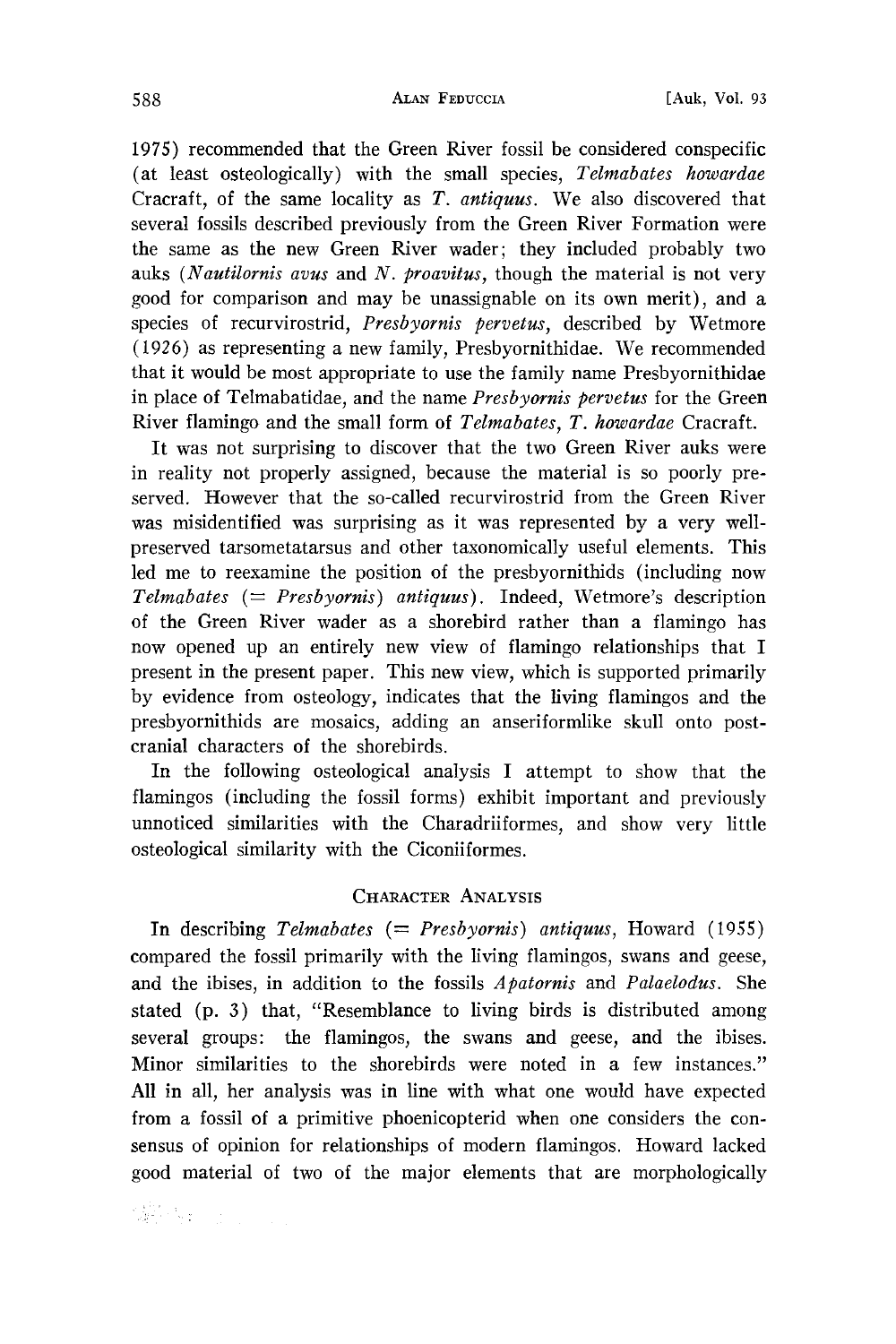

**Fig. 1. Fossil bones of Presbyornis pervetus Wetmore from the Eocene of the Green River Formation of Wyoming and Utah. From top to bottom: ancohal view of the proximal end of the right humerus (Univ. Wyoming, Mus. Paleontology, BQ-59), actual length, 72 ram; internal view of the proximal end of the right tibiotarsus (Univ. Wyoming, Mus. Paleontology, BQ-50), actual length, 69.7 mm; anterior view of the distal end of the right tarsometatarsus (Carnegie Mus.• n. 11360; distal pieces**  of type of P. pervetus), actual length 42.4 mm.

**similar to the shorebirds, especially the recurvirostrids: these elements are the tibiotarsus (proximal end), and the tarsometatarsus (distal end). Other characters, such as the sternum and proximal end of the humerus show similarities to the recurvirostrids, but are less convincing.** 

**Tibiotarsus** (Figs. 1, 2).—The proximal end of the tibiotarsus presents **one of the most convincing cases of flamingo affinity to the shorebirds, and relationship of the presbyornithids to the above modern groups.** 

**The inner cnemial crest in modern flamingos and presbyornithids and recurvirostrids (and many other shorebirds) is a very large, almost rectangular piece of bone, which projects slightly upward. In the presbyornithids, the crest is more nearly at a fight angle with the shaft of the**  tibiotarsus, but overall closely resembles that of recurvirostrids. In both **herons and ibises there is only slight development of the inner cnemial crest, and in anseriforms it is considerably smaller than that of flamingos, recurvirostrids, or presbyornithids. Certain of the gruiforms exhibit a well-developed inner cnemial crest, but to a lesser extent than shorebirds, presbyornithids, or flamingos.**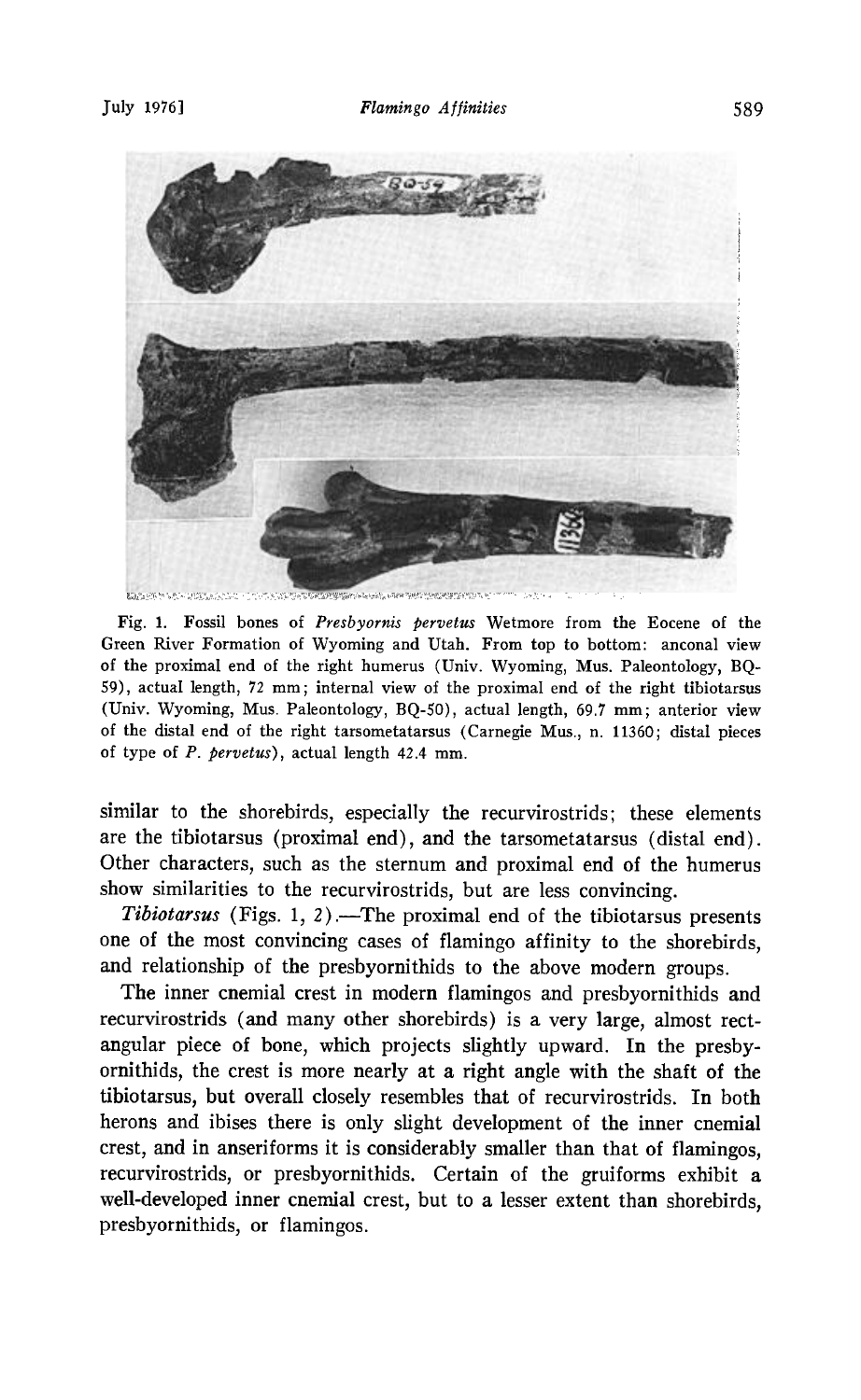

**Fig. 2. Upper: internal views of the proximal ends of right tibiotarsi of a, recurvirostrid (Recurvirostra americana); b, presbyornithid (Presbyornis pervetus); c, flamingo (Phoeniconaias minor); d, duck (Anas rubripes) ; e, ibis (Eudocimus ruber) ;**  and f, heron (Egretta caerulea). All specimens in this and the following drawings **are drawn to the approximate same size.** 

**The form of the outer cnemial crest is not very diagnostic. It should be noted that the flamingos, recurvirostrids, ducks, ibises, and presbyornithids are fairly similar in having the crest curved, with a slight hook at the distal extremity; but in recurvirostrids the crest is slightly more developed, having a greater downward slope and a more highly developed hook. Presbyornithids are more similar to modern flamingos in having the crest less curved with less development of the distal hook. Again, the ciconiiforms have a very poorly developed outer cnemial crest, and of the groups under consideration probably represent the primitive condition for the outer cnemial crest.**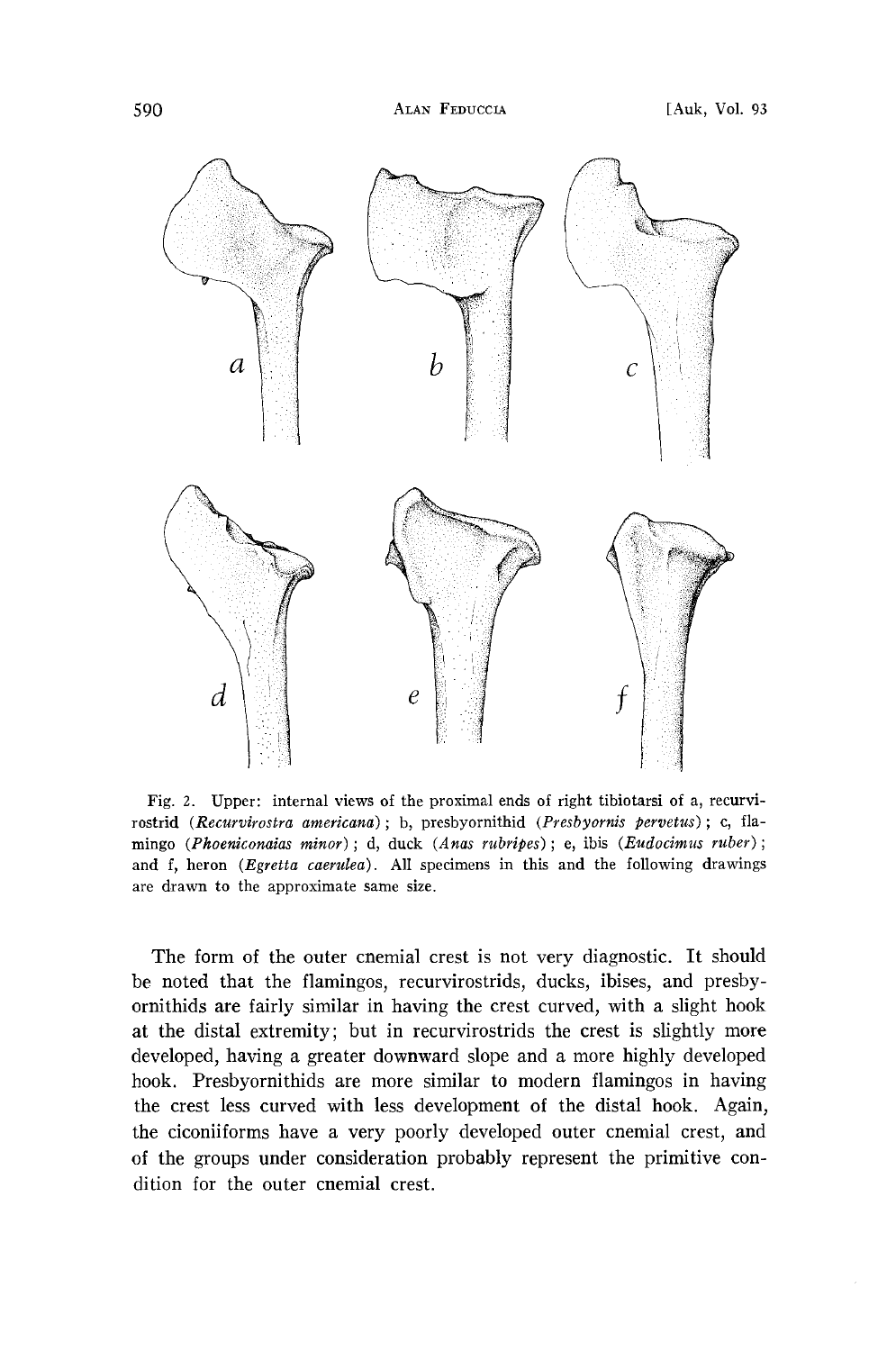The large, rectangular inner cnemial crest in modern flamingos, recurvi**rostrids, and the presbyornithids ia significant derived condition, which is here interpreted as an indication of common ancestry.** 

**Howard (1955) had good material of only the distal end of the tibio**tarsus for Telmabates ( $=$  Presbyornis) antiquus. She stated (p. 17) "This **element combines characters found in Paloelodus [sic], the geese, and certain shorebirds, but does not resemble that of the highly specialized Phoenicopterus." However it should be noted that in modern anseriforms, the tendency of the distal end to thrust to the internal side is very marked. In the presbyornithids, modern flamingos, and modern recurvirostrids this tendency is only slight. The posterodistal aspect of the tibiotarsus is very similar in modern flamingos and recurvirostrids, with a deep sulcus present between high ridges of the internal and external condyles. This is true also of presbyornithids, but to a lesser degree.** 

**In modern flamingos, recurvirostrids, and the presbyornithids, the internal condyle extends anteriorly beyond the external condyle although in modern flamingos the anterior extent is slight. In flamingos and recurvirostrids the condylar fossa is deeply excavated; in the presbyornithids the fossa is less deeply excavated. The distal end of the tibiotarsus is strikingly similar between modern flamingos and recurvirostrids, with the presbyornithids intermediate between the two in many features. These three groups are much more similar to one another than any is to the ciconiiforms or the anseriforms.** 

Tarsometatarsus (Figs. 1, 3, 4). Another character that shows con**vincing morphological similarity between the flamingos, recurvirostrids, and the presbyornithids is the form of the trochleae on the distal end of the tarsometatarsus.** 

**Herons have the trochleae for digits II, III, and IV nearly equal in their distal extents; they are also equal in their anteroposterior axes, being nearly level with the shaft of the tibiotarsus. In all the other birds under consideration, the middle trochlea (trochlea for digit III) remains in the same position, as though it comes straight out of the shaft of the tarsometatarsus, while trochleae for digits II and IV vary considerably in their relative position. Ibises (and most other birds) have the trochlea for digit II thrust posteriorly; the trochlea for digit IV is also thrust posteriorly and is nearly equal in its posteroproximal extent with the trochlea for digit II.** 

**In describing the tarsometatarsus of Telmabates (= Presbyornis) antiquus Howard (1955: 19) stated "The position of the internal condyle (sloping sharply towards the medial line posteriorly) parallels the condition found in Phoenicopterus and in shorebirds such as Limosa, Numenius, and Recurvirostra; in Paloelodus [sic] the slope is less marked."**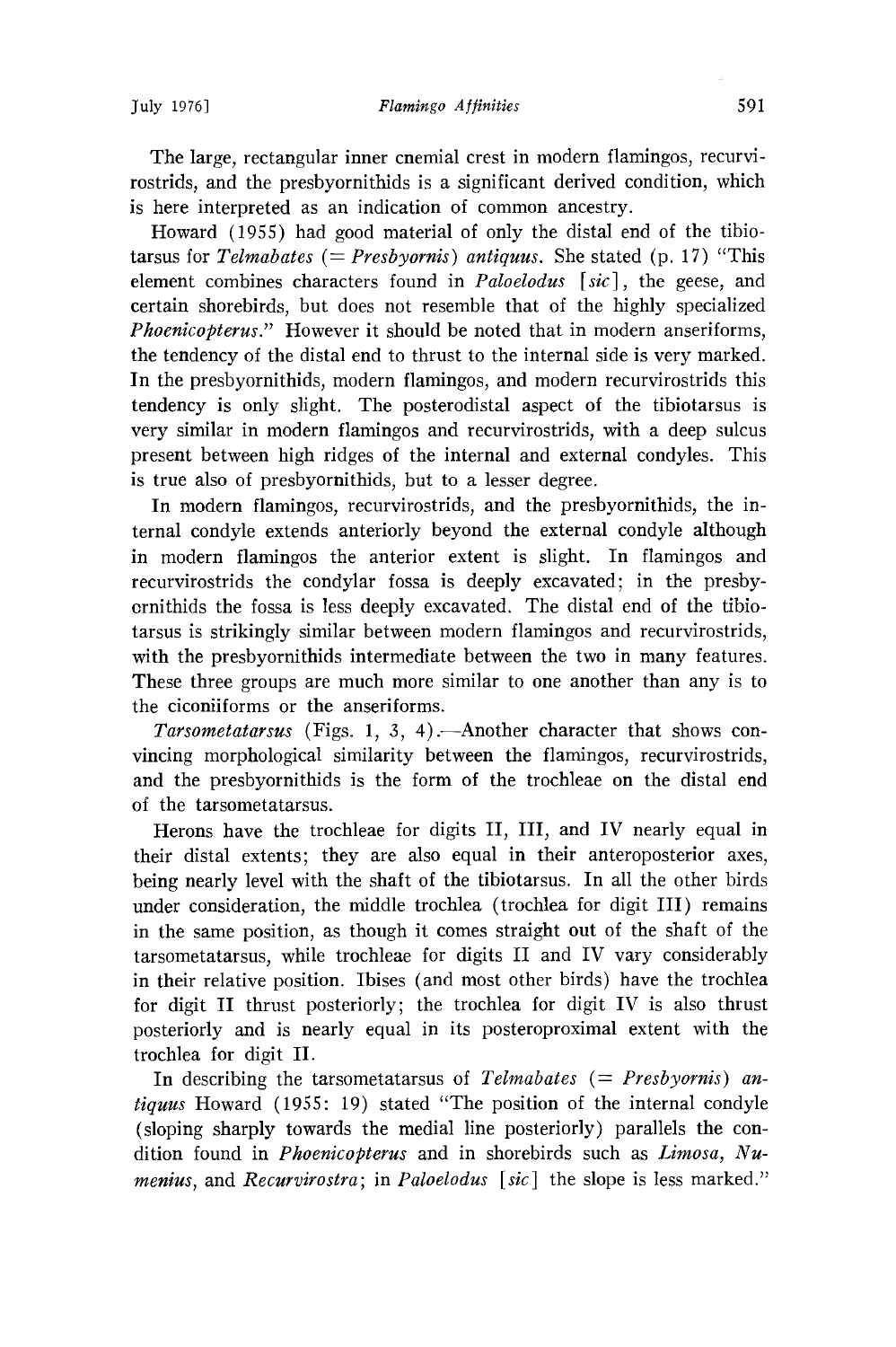

**Fig. 3. From bottom to top: anterior, posterior, and distal end views of left tarsometatarsi of a, recurvirostrid (Recurvirostra americana); b, presbyornithid (Presbyornis pervetus) ; c, flamingo (Phoerdconaias minor); d, duck (Anas rubripes); e, ibis**  (Threskiornis aethiopica); and f, heron (Egretta caerulea).

**In anseriforms the trochlea for digit II is thrust less posteriorly, being nearly parallel with the trochlea for digit III; the trochlea for digit IV is thrust posteriorly, and is greater in its posterodistal extent than the trochlea for digit II; however it has only a very slight medial slope. In addition, anseriforms have the distal foramen located more distad than in any of the other groups under consideration.** 

**In lateral view of the internal condyle another aspect of this character complex is visible in the form of the trochlea for digit IV. In herons it is quite rounded and is nearly equal in extent with the other trochleae. In ibises, this trochlea has a slight posteroproximal thrust. In modern flamingos the posteroproximal thrust is such that all but the posterior**most region of the middle trochlea (for digit III) is visible in lateral **view; in addition the posterodistal extent of the trochlea is not rounded,**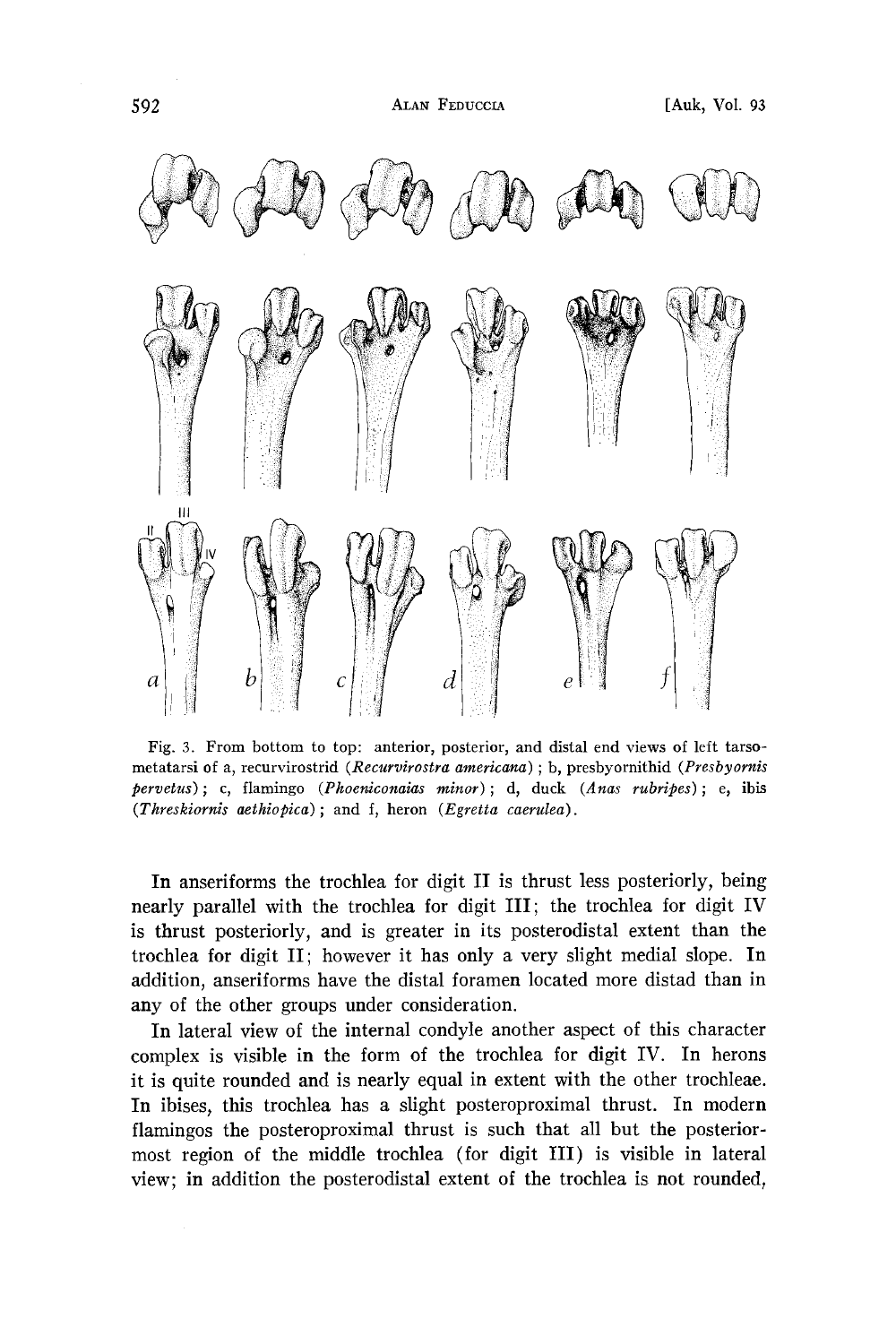



Fig. 4. Internal views of left tarsometatarsi of a-e, same as in Fig. 3.

**but tapered towards the distal extreme. In anseriforms the trochlea for digit IV is not thrust so posteriorly (though about the same as flamingos and presbyornithids proximally) and is rounded so that it appears as a large half circle. In the shorebirds (especially recurvirostrids) the troch**lea for digit IV has a great thrust posteroproximally so that the entire **trochlea for digit III plus part of the shaft of the tarsometatarsus is visible in lateral view; in Presbyornis the morphology of the trochlea for digit IV is very close to both modern flamingos and modern recurvirostrids, appearing somewhat intermediate, but the posteroproximal thrust is not quite as great as that of the recurvirostrids; as in flamingos and recurvirostrids the internal trochlea shows a decided slope towards the medial line posteriorly.** 

It should be noted that some of the gruiform birds exhibit not only a **fairly well-developed inner cnemial crest of the tibiotarsus but a distal tarsometatarsus that in many respects resembles that of the flamingos and shorebirds, but in gruiforms the shaft of the tarsometatarsus i relatively wider as it merges into the distal end. In addition the space between the trochleae is relatively greater, the trochleae are more laterally spread, the external trochlea is relatively broader, and the internal trochlea typically shows relatively little mesial inflection. Gruiforms are not included in the overall analysis because of the heterogeneity of the order and their lack of large numbers of characters in common with the flamingos and presbyornithids. Galliforms have a tarsometatarsus somewhat similar to that of charadriiforms, but are distinctive in a number of characters (cf. Olson and Farrand 1974). Among the Charadriiformes many forms exhibit some of the derived characters under consideration**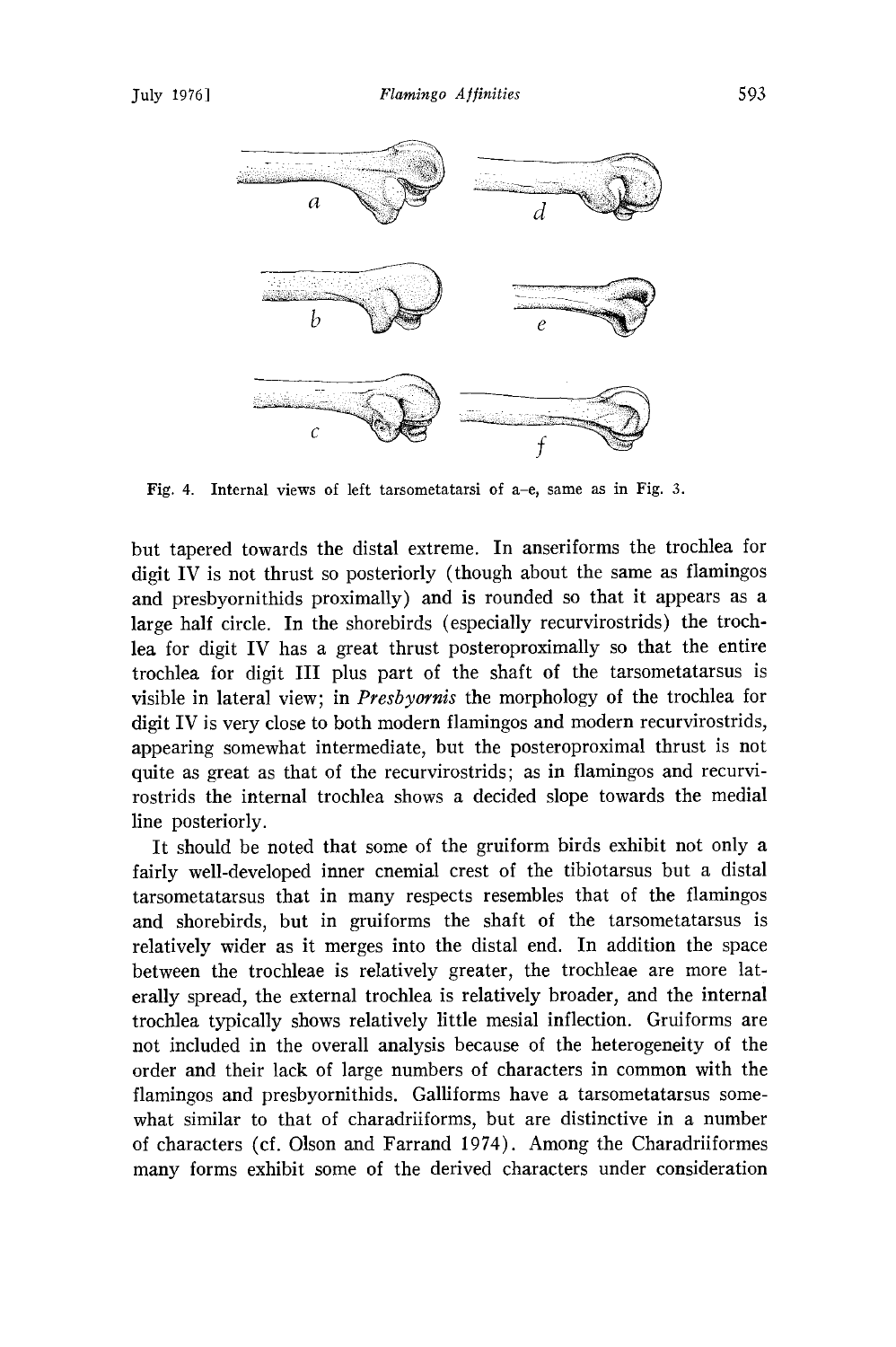

**Fig. 5. Anconal views of the proximal ends of right humeri of a, flamingo (Phoeni**conaias minor); b, presbyornithid (Presbyornis pervetus); c, recurvirostrid (Recurvirostra americana); d, duck (Anas rubripes); e, ibis (Eudocimus ruber); and f, heron **(Egretta caerulea). Abbreviations are as follows: A, bicipital crest; B, deltoid crest; C, median crest.** 

**here, but only in the recurvirostrids is the total combination present, along with a general body form similar to that of the flamingos.** 

**Humerus.--The humerus (Figs. 1, 5) shows some characters of interest. In both the presbyornithids and the modern flamingos the deltoid crest is relatively long and is smoothly curved into the shaft, unlike the condition found in the other groups under consideration. In the region of the bicipital crest the humerus of Presbyornis is most similar to the shorebirds. It has a large, broadly curved bicipital crest, with a deeply excavated subtrochanteric fossa without fossae or foramina. Howard (1955: 12) pointed out that a distinguishing characteristic of Telrnabates was the shape and simplicity of the subtrochanteric fossa; she stated that it had no counterpart in any species compared. Yet, the recurvirostrids seem clearly in line with this character, having a simple, deeply excavated fossa, devoid of the complexities of the other groups under consideration. Telmabates has a well-developed median crest; in recurvirostrids it is less well developed.**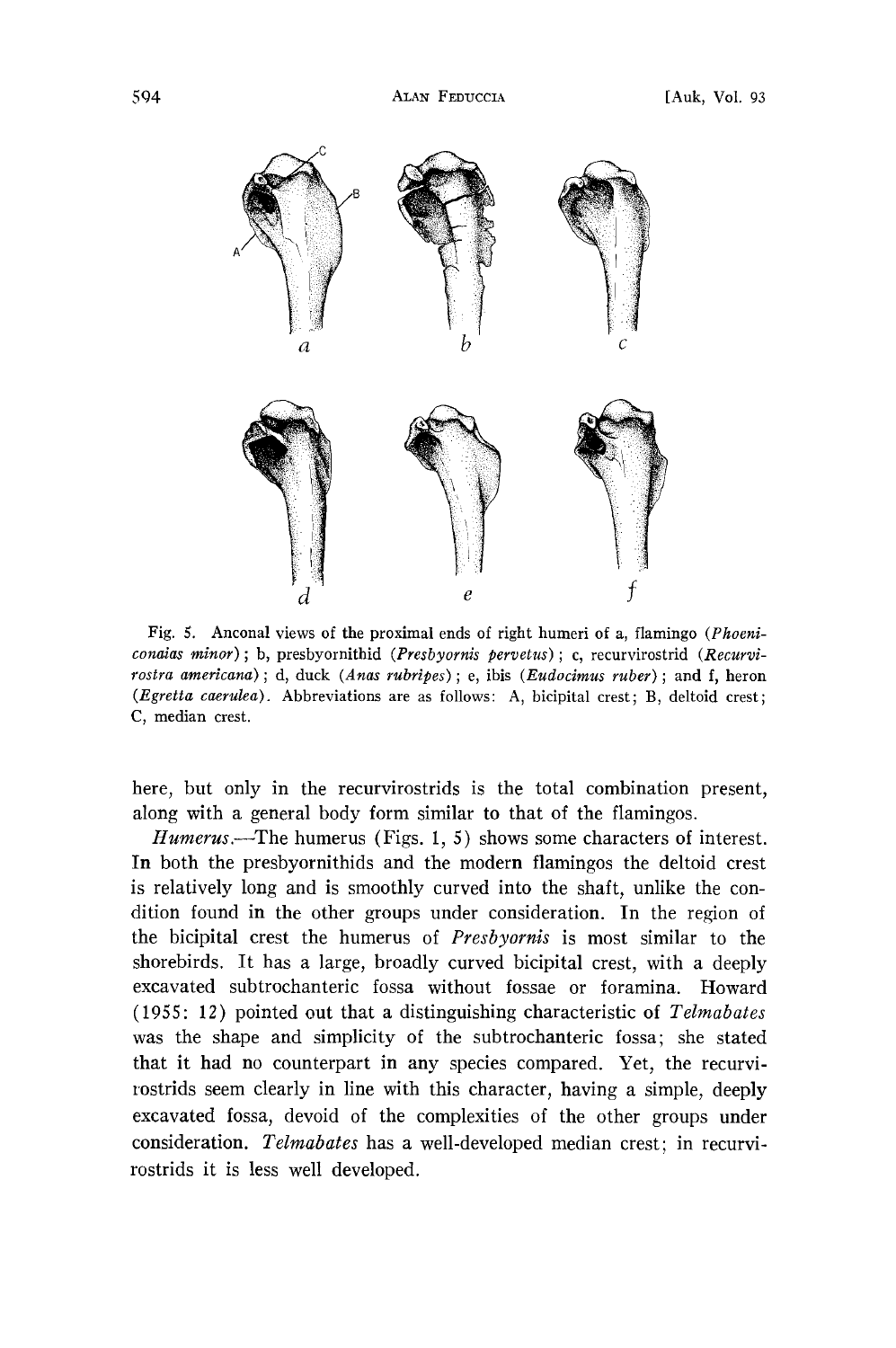

**Fig. 6. Lateral views of the anterior aspect of the sterna of A, a heron (Egretta caerulea) ; B, an ibis (Threskiornis aethiopica) ; C, a duck (Aythya affinis) ; D, a**  flamingo (Phoenicopterus ruber chilensis); E, a recurvirostrid (Recurvirostra ameri**cana); and F, Presbyornis. Abbreviations: ms, ventral manubrial spine; ca, carinal apex.** 

**Miscellaneous postcranial characters.--The sternum of Presbyornis (Fig. 6) has a well-developed ventral manubrial spine, very much like those of modern flamingos, ibises, and shorebirds. In anseriforms, the ventral spine is not well developed except in Anas and some geese, and in herons it is present as a long straight process, rather than as a nearly square bony block. The anseriforms also differ in the form of the anterior carinal margin. In most of the forms under consideration and the presbyornithids, the margin is extended ventrally, with a slight anterior curve; in anseriforms the margin extends in a straight line anteroventrally. The sternal characters do not appear to be very constant within the groups being considered.** 

**In the presbyornithids the trochanter of the femur is highly raised above the iliac crest. This character is present in modern flamingos,**  recurvirostrids, ibises (but not herons), but absent in anseriforms.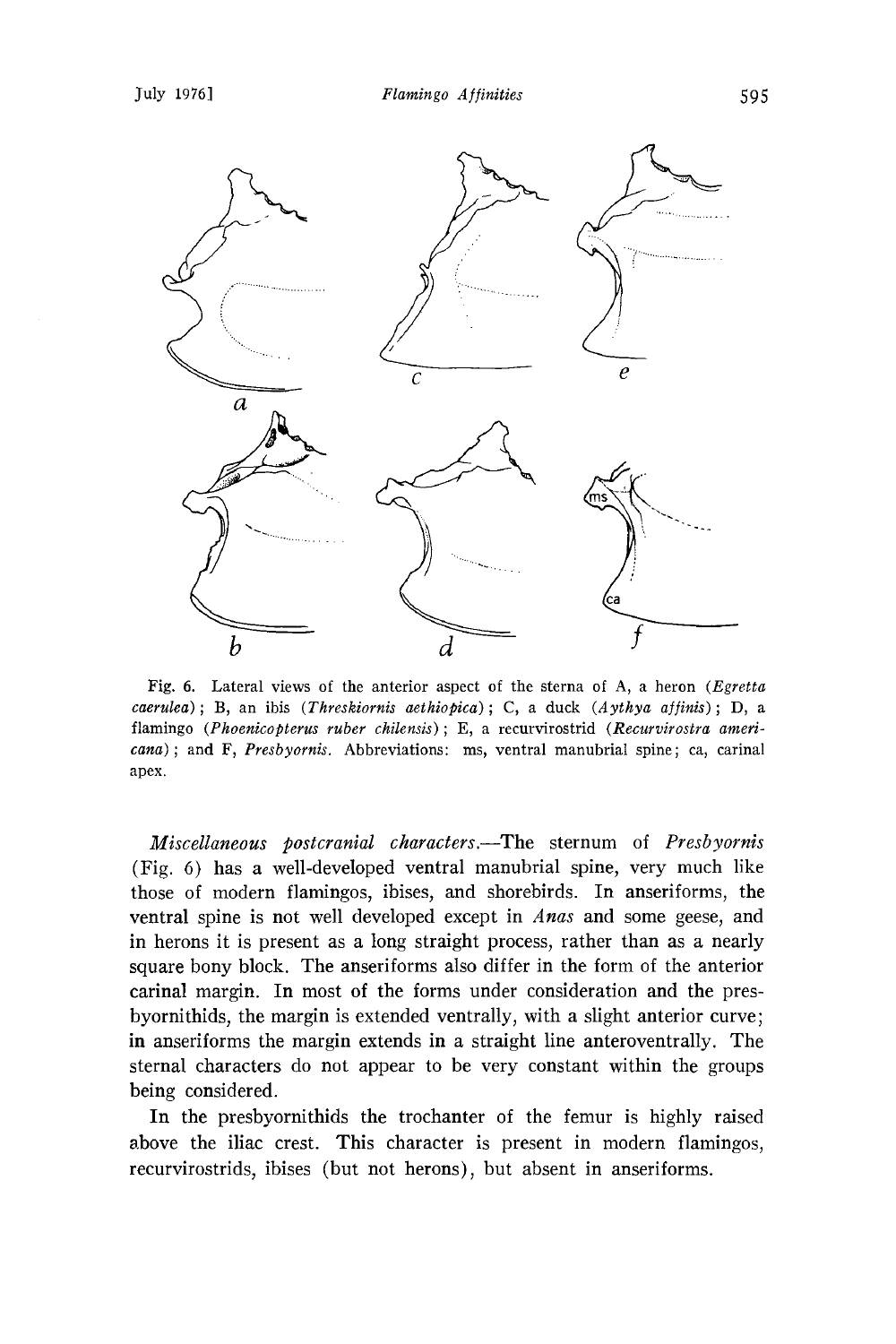

**Fig. 7. Dorsal view of the bill of Presbyornis pervetus Wetmore (Univ. Wyoming, Mus. Paleontology, BQ-250). Actual length of specimen, 38.4 mm.** 

In the presbyornithids, the coracoid has a deep undercut below the **furcular facet and the neck is excavated below the head with a diagonal**  rise separating the regions. Living recurvirostrids show a deep excavation **beneath the furcular facet, but the rise is only slightly developed. Modern**  flamingos, anseriforms, and herons lack the combination of coracoid **characters enumerated above, but ibises approach the presbyornithid condition.** 

**Pelvic characters are, with a few exceptions, not very diagnostic of the groups under consideration. The pelvises of flamingos, ibises, herons, shorebirds, and presbyornithids are fairly similar. Anseriforms have a distinctive pelvis. In presbyornithids the ischiopubic fenestra is a long opening, its length approximately three times its height; of the groups under consideration the recurvirostrids most closely approximate this condition. In modern flamingos and most ciconiiforms (except ibises) the fenestra is more rounded.** 

Skull.-The skull of Presbyornis (Figs. 7, 8) is similar to that of **modern flamingos in the region of the nasal-frontal hinge, but has a straight ducklike bill, and the posterior orbit and postorbital process are** 



**Fig. 8. Lateral view of the posterior region of the skull of Presbyornis pervetus Wetmore (Univ. Wyoming, Mus. Paleontology, BQ-550). Abbreviations: pp, postorbital process; h, nasal-frontal hinge. Measurements: distance from postorbital process to anterior extent of nasal-frontal hinge, 21.6 mm; width across supraorbital area of frontal bone, 5.5 mm.**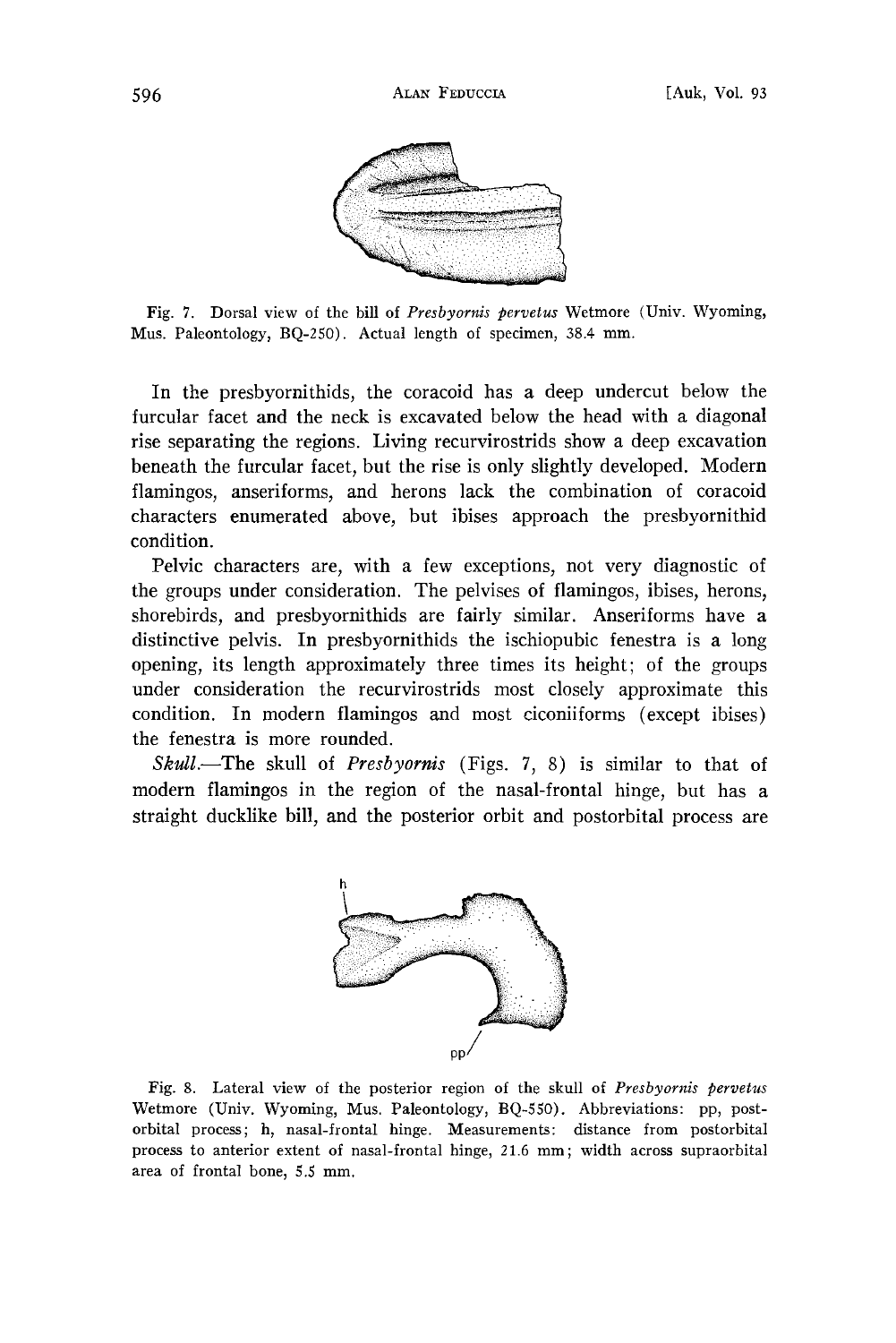**also ducklike. The Green River bird appears to have been a straightbilled form, but this cannot be established unequivocally. The bill is flat and very ducklike in general appearance. It shows no real signs of tapering until the very distal extent, at which point it is rounded but**  with a slight dip at the tip, as in most ducks. A general mesial depres**sion with a ridge along the middorsal line is bordered by small furrows on either side. Some modern ducks (e.g. Spatula clypeata) have similar but smaller furrows.** 

**The area of the nasal-frontal hinge is not drastically different from that of modern flamingos, although ducks are similar to flamingos in many characters of this region. Facets for the articulation of the lacrimal bones are present laterally on the anterior regions of the frontals, as in modern flamingos; in anseriforms, the lacrimals are typically fused to the frontals. In Presbyornis, as in modern flamingos, an anterolateral flaring of the frontals at the region of the nasal-frontal hinge leaves a slight depression in the middle of the hinge region. This flaring gives a V-shaped appearance to the anterior region of the frontals at the area of the hinge. Unlike modern flamingos, but as in modern anseriforms, the supraorbital region of the frontals is very constricted (in modern flamingos, the area above the orbit is relatively wider, sloping off gradually to the sides).** 

**The foramina of the orbit vary greatly within modern orders of birds, and within the order Anseriformes; within the orbit are no characters to preclude affinities of Presbyornis with any number of modern avian orders.** 

**The posterior part of the skull is anseriformlike in appearance. The posterior orbital wall is rounded with the postorbital process turning back anteriorly, as in modern ducks. In modern flamingos the postorbital**  process points almost ventrally. In addition, the interorbital septum **slopes upward toward the nasal-frontal hinge at an angle of approximately**  45°, as in most ducks and many other modern orders; in modern fla**mingos the slope is much steeper.** 

**A final and striking ducklike character in Presbyornis is the form of the occipital condyle. In modern birds the condyle may be either rounded (as in shorebirds) or rounded ventrally and flat dorsally with a slitlike depression middorsally as in modern ducks. Modern flamingos have the flat dorsal region with only a slight indication of the slitlike depression characteristic of the anseriforms and a number of other modern orders (e.g. some ciconiiforms).** 

**In summary, while the skull of modern flamingos is highly specialized, that of Presbyornis is decidedly anseriform, but exhibits some flamingolike characters in the region of the nasal-frontal hinge.**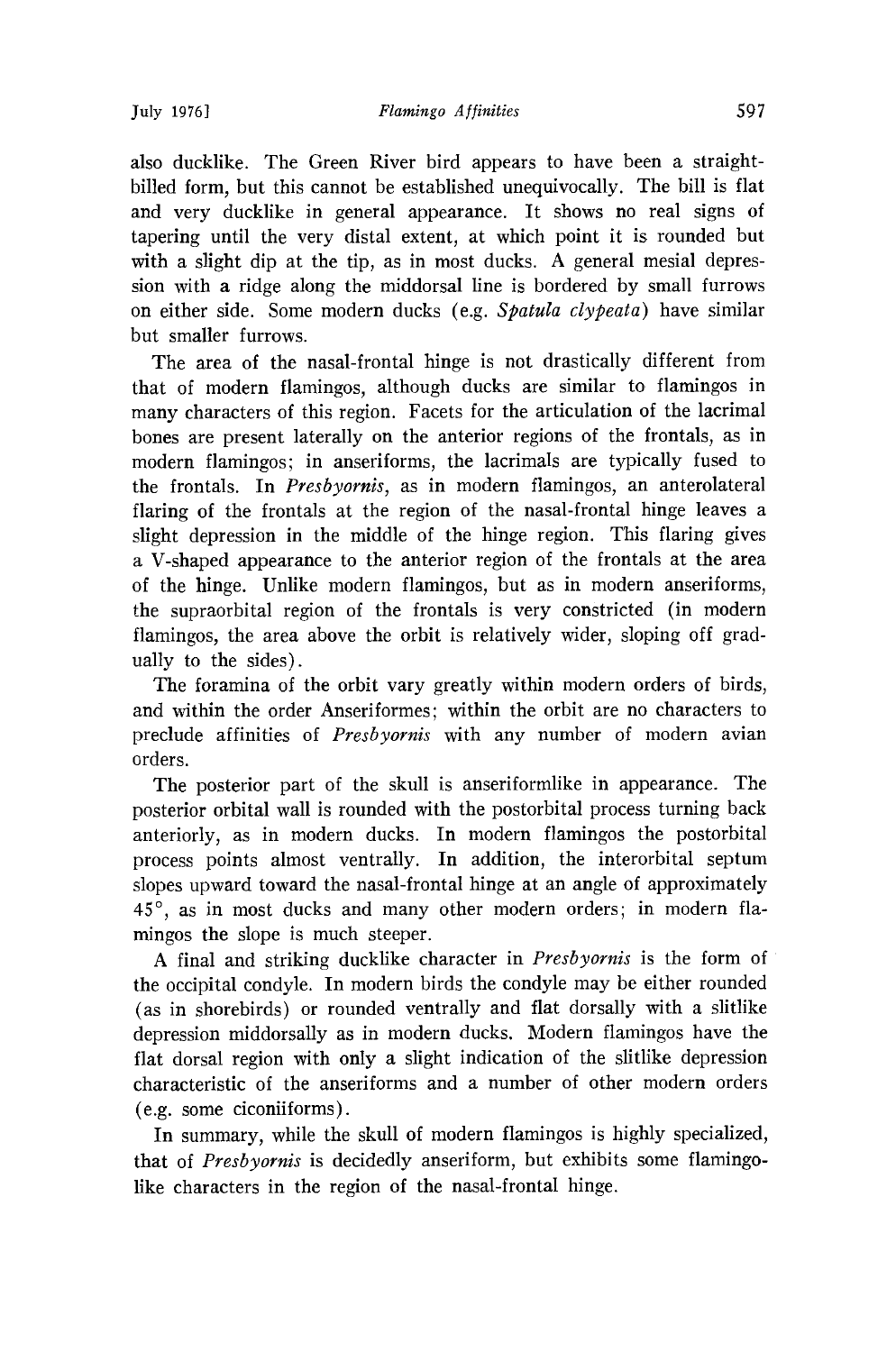#### **PARASITES**

**The mallophaga of flamingos are most like those of ducks (Clay 1957), but the tapeworms are related to those of the Charadriiformes (Baer 1957).** 

## **SWIMMING BEHAVIOR**

**The ability of the adults to swim has often been used to support an affinity of flamingos with the anseriforms, but the recurvirostrids are able swimmers and have the feet "webbed" as in the flamingos. The presbyornithids had a flamingo webbing to the feet, as indicated by tracks of Lower Eocene age (see photograph in Kahl 1970).** 

### **THEORETICAL CONSIDERATIONS**

**The foregoing osteological analysis has been based on overall similarity of certain characters of bones that are presumably derived character states. I agree in theory with those who would use a method of character analysis involving primitive-derived character sequences (see Hennig 1966, Cracraft 1972), but I doubt that a methodology exists for actually determining primitive-derived sequences in more than a handful of cases in the entire class Aves. In comparisons across broad groups of birds it may be impossible to determine unequivocally which character states are primitive and which are derived, and phylogenies based on a small number of shared, derived characters may be entirely misleading or absolutely incorrect. The insidious trap of convergence lies baited, just as it always has.** 

**Great caution must be exercised in determining primitive-derived sequences, for seemingly irrefutable phylogenies may be established by using the Hennig methodology, but may be so tenuous that one or several mistakes in assessing primitive-derived sequences can throw off the entire phylogeny in a completely different direction.** 

**With respect to the characters under consideration here, one would presume that in Figs. 2 and 3, a, b, and c probably represent the most highly derived types illustrated. In Fig. 2, e and f probably represent the primitive condition, though possibly they could be derived types. In Fig. 3 e appears to be the more generalized character state and therefore presumably the primitive condition; f probably represents another**  derived character state, but conceivably f could represent the primitive condition. With respect to the humerus (Fig. 5) and the sternum (Fig. 6) **determining primitive-derived sequences could be anyone's guess. In essence, what I have done is to attempt an osteological comparison based on overall similarity of a number of elements, and have attempted not to use or weight characters that could represent the primitive condition.**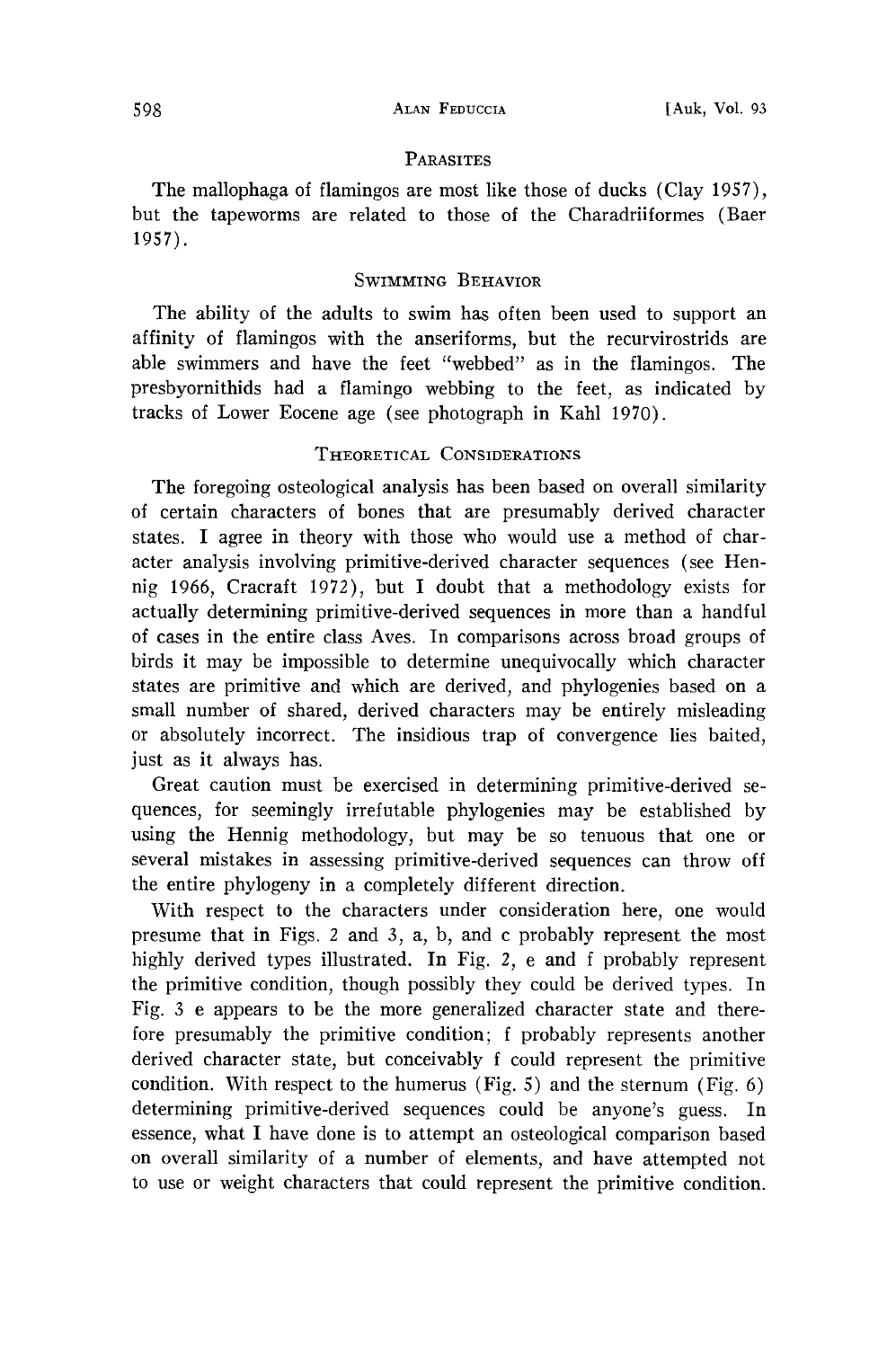#### **ACKNOWLEDGMENTS**

**I wish to thank the National Geographic Society for supporting my studies (with Paul O. McGrew) of Eocene flamingolike waders from Wyoming, and the University of North Carolina Research Council for support of my studies of fossil birds. Spedmens of modern flamingos were loaned through the kindness of R. W. Storer, University of Michigan Museum of Zoology. R. L. Zusi, National Museum of Natural History, permitted me to study specimens under his care. Fossil specimens were loaned through the kindness of Mary Dawson, Carnegie Museum, and R. H. Tedford, American Museum of Natural History. Yvonne Lee skillfully rendered the illustrations used in this paper. I thank Douglas M. Lay, Larry D. Martin, Helmut C. Mueller, and Storrs L. Olson for their critical review of the manuscript. I especially thank Paul O. McGrew for permitting me to study fossils under his care, and for encouraging this study.** 

#### **SUMMARY AND CONCLUSIONS**

**The presbyornithids are flamingolike waders from the Lower Eocene of North and South America that exhibit a mosaic of osteologica] characters of a number of living orders. When taken in combination, the characters are shared most closely with the l{ving flamingos, shorebirds, and anseriforms, suggesting a close affinity of those living groups. Evolutionary affinity of the Phoenicopteriformes and Charadr{iformes is also strengthened by the similarity of their cestode parasites. The Gruiformes have some of the postcranial characters used in this paper to {ndicate affinity of the shorebirds and the flamingos, but they lack the total combination of characters present in the shorebirds, and particu**larly the recurvirostrids. Gruiforms are probably closely allied to the **Charadriiformes and, judging from the large number of living relict groups, may be of earlier origin. In general appearance, flamingos and recurvirostrids also resemble one another; both groups are gregarious, and both groups are good swimmers with well-developed webbing in the feet. The extremely close similarity of particularly the tibiotarsus and**  tarsometatarsus of flamingos and recurvirostrids might suggest convergent **evolution, but the major characters of these two bones, except for the general form (they are long, slender bones in both groups), are shared by diverse members of the Charadriiformes with divergent forms of locomotion.** 

**The following conclusions based on osteology seem reasonable. Ibises and herons are quite distinctive; the two groups are probably not closely related, and neither is closely allied with the flamingos. Flamingos are probably more closely related to the Anseriformes and Charadriiformes than to any other living orders of birds. Many of the osteologica] characters not shared by living flamingos and living recurvirostrids are bridged by the Eocene fossil Presbyornis Wetmore, a form originally described as**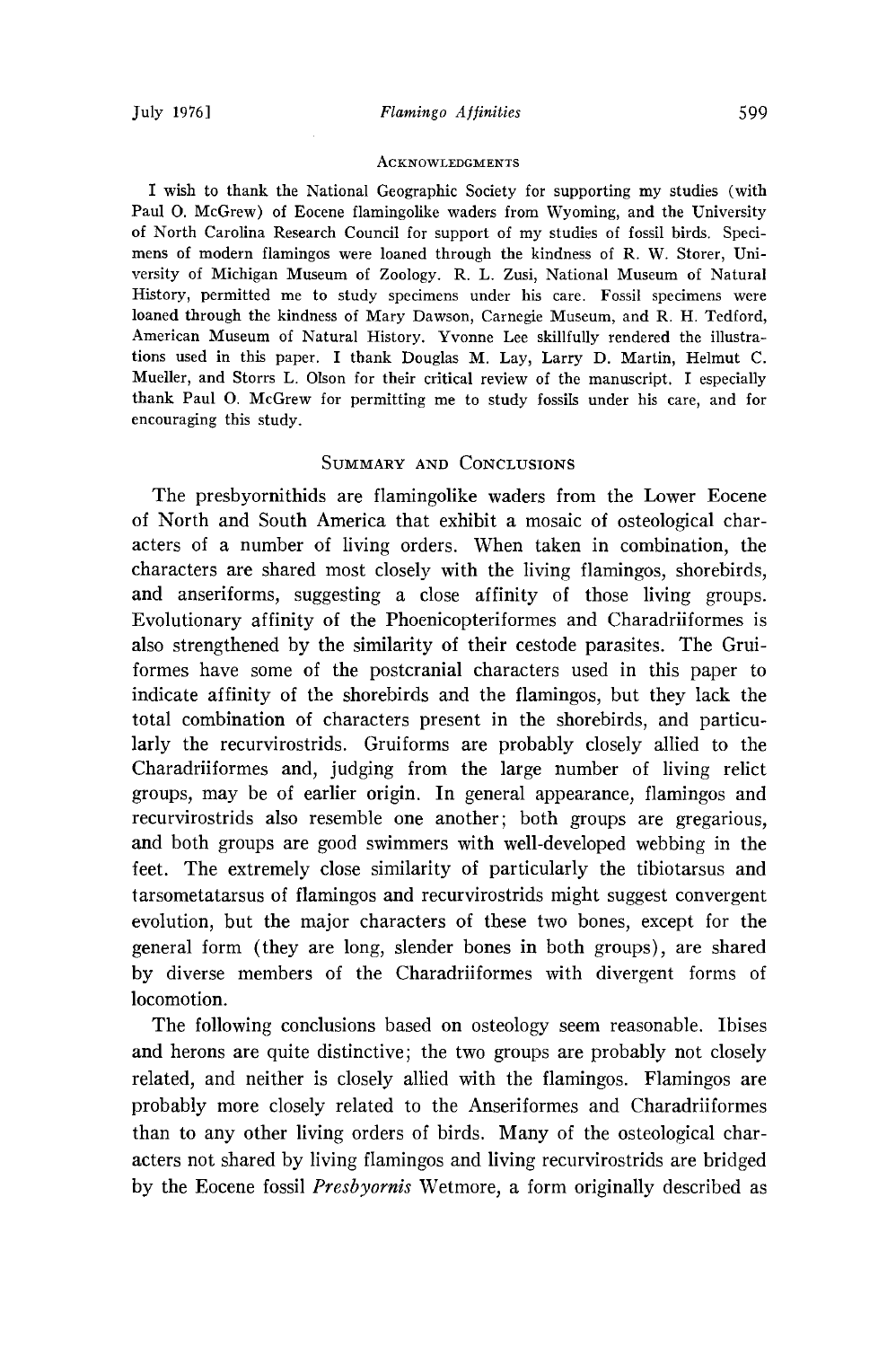

**Fig. 9. Hypothetical phylogeny illustrating major cladistic events in the evolution of flamingos. MDH divergence refers to the divergence of the S form of malate dehydrogenase which has a unique mobility in all shorebirds (Kitto and Wilson 1966), and argues strongly for their monophyly.** 

**an extinct recurvirostrid, which is actually a charadriiform-anseriform mosaic.** 

**The flamingos are a very ancient group survived today by a small group of highly specialized relicts. Because of the antiquity of the group they possess a mosaic of characters shared with a number of modern orders, but most closely with the Anseriformes and the Charadriiformes.** 

**A classification reflecting the views of this paper is shown below; it involves placing the flamingos in their own order, Phoenicopteriformes, between the Charadriiformes and the Anseriformes:** 

> **Gruiformes Charadriiformes Phoenicopteri formes Anseriformes**

**A hypothetical phylogeny illustrating the possible major cladistic events in the evolution of modern flamingos is illustrated in Fig. 9.** 

#### **LITERATURE CITED**

BAER, J. G. 1957. Répartition et endémicité des cestodes chez les reptiles, oiseaux et mammiféres. Pp. 270-292 in Premier Symposium sur la spécificité parasitaire des parasites de Vertébrés. Intern. Union Biol. Sci. (B) 32.